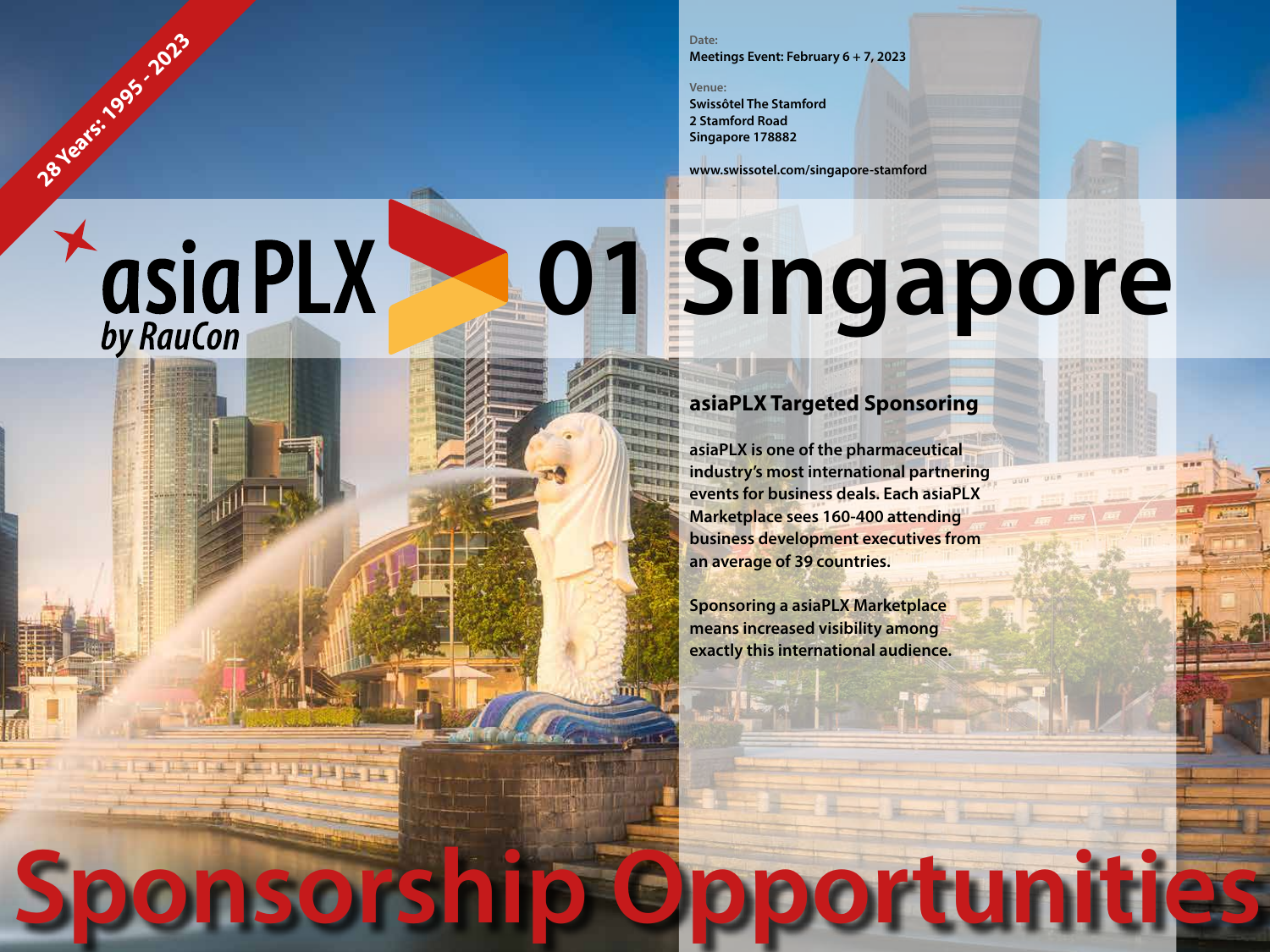

asiaPLX 01 Singapore Meetings Event: February 6 + 7, 2023 Swissôtel The Stamford

## **Sponsoring asiaPLX 01 Singapore**

The asiaPLX 01 Singapore Meetings Event will be held at the Swissôtel The Stamford (http://www. swissotel.com/singapore-stamford) which is situated right in the heart of Singapore. asiaPLX 01 Singapore is imited to 325 business development executives from all over the world. Sponsoring this event will be an excellent opportunity to expose your company to a select group of decision makers in an outstanding environment.

Renowned as one of the best hotels in Singapore, this conference hotel rises to the occasion of the 1st Marketplace in asiaPLX's 28th anniversary year. The 5 star Hotel Swissôtel The Stamford is part of the Swissôtel Hotels & Resorts a world-leading travel and lifestyle group. This makes a perfect base to explore key attractions such as Orchard Road, Chinatown and the business district.

| asiaPLX Sponsorship Options                                                                                                                                     |            |        |            |               |
|-----------------------------------------------------------------------------------------------------------------------------------------------------------------|------------|--------|------------|---------------|
| Feature                                                                                                                                                         | Platinum   | Gold   | Silver     | <b>Bronze</b> |
| Monday Evening asiaPLX Business Networking Dinner                                                                                                               | <b>Yes</b> | N/A    | N/A        | N/A           |
| Exhibition Stand*                                                                                                                                               | N/A        | Yes    | Yes        | none          |
| Entry entitlement for two people to assist with stand                                                                                                           | N/A        | Yes    | Yes        | none          |
| Company logo + hyperlink on www.raucon.com Marketplace section until taken offline                                                                              | Yes        | Yes    | Yes        | <b>Yes</b>    |
| Company logo on the cover page of the event document package (PDF)                                                                                              | <b>Yes</b> | Yes    | Yes        | Yes           |
| Company logo on the cover page of the "Who is Who?" (print)                                                                                                     | <b>Yes</b> | Yes    | <b>Yes</b> | Yes           |
| Full page A5 colour advertisement in the "Who is Who?" (print)                                                                                                  | <b>Yes</b> | Yes    | none       | Yes           |
| Literature on media table near entrance                                                                                                                         | N/A        | N/A    | N/A        | Yes           |
| Price (Value Added Tax to be added for customers with residence in Germany)                                                                                     | (at cost)  | €5,000 | €3,500     | €2,000        |
| * An exhibition stand will consist of a table (length 160 - 180 cm) to place laptop and literature with space behind for a pop-up stand of 200 cm maximum width |            |        |            |               |

## **Dinner (Platinum) Sponsorship**

The Platinum Dinner Sponsor will cater the traditional asiaPLX Business Networking Dinner which is held in the evening of the first meetings event day (Monday). The Sponsor will plan, organise and pay for an evening event (meals, beverages; dinner room rental if required) and all additional features entirely on his own. The Sponsor will be responsible for the entire dinner, its organisation and accounting towards the hotel or outside restaurant where the dinner will take place.

## **Additional Exhibition Stand**

The Dinner (Platinum) sponsorship may be combined with an exhibition stand plus entry entitlement for 2 people to assist with stand for a surcharge of  $\epsilon$ 2,600.